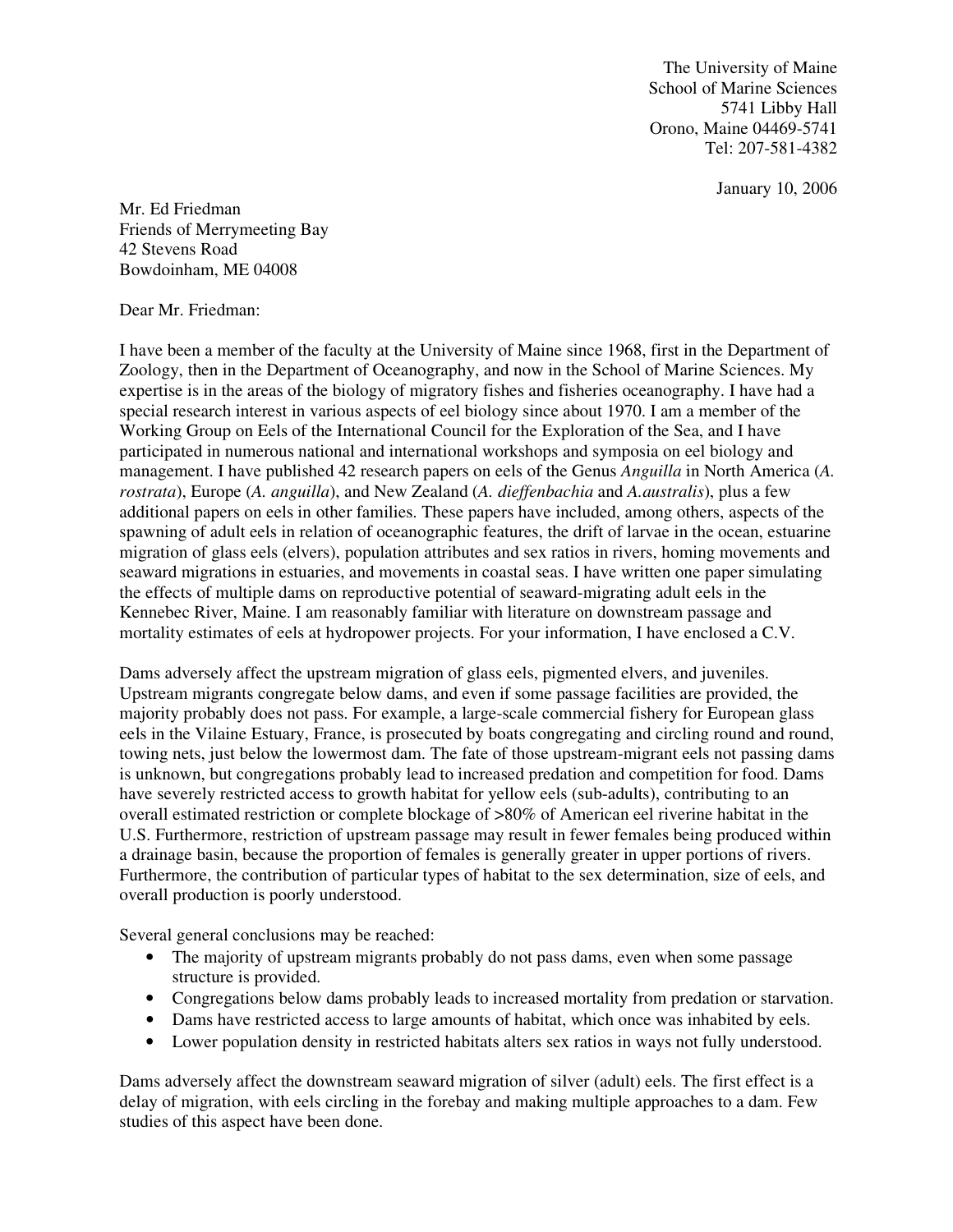Mortality and injury when eels pass through turbines or over spillways is well documented for several species of *Anguilla*, including the American eel, the European eel, and two New Zealand species. Mortality rates from passage through Kaplan turbines ranged from 50-100% in 19 experiments with European eels of mean size 73 cm. In three other experiments, severe injury rates were 63-81% for eels of mean size 57 cm. Another study gave mortality rates of 15-50% depending on Kaplan blade angle. Yet another study, gave 6%, 10%, and 23% mortality in a large Kaplan turbine. In one study of a small Francis turbine, injury rate was 9%, 65%, and 100% depending on operating conditions.

For American eels, fewer studies have been conducted. Mortality rate of American eels was estimated at 26.5% in a propeller turbine (mean eel size 102 cm), and was estimated at 24% in a propeller turbine and 16% in a Francis turbine (mean eel size 88 cm), at two large installations on the St. Lawrence River, respectively. Another study reported only 9% mortality through a small Francis turbine.

Ten of twelve telemetered New Zealand eels that passed through Francis turbines were killed.

I simulated the impact of dams on the Kennebec River on the reproductive potential of silver female American eels in the Kennebec River basin. At the time (2001), the Kennebec has 22 hydro projects and about 73 water-control dams. Various upstream passage, downstream passage, sex ratio, eellength structure, and mortality scenarios were simulated. Over the length classes combined, about 63% of the simulated eels produced survived to exit to sea at a mean survival rate of 90% at each hydro dam. Only 40% survived at 80% survival per hydro dam, and only 18% survived at 60% survival per hydro dam. The simulations did not take into account what basin-wide production might have been in the absence of hindrance of upstream migration.

Injury rates of eels initially surviving passage through turbines or over spillways have seldom been assessed. However, a number of sublethal effects may reduce ultimate reproductive success. Stunning, disorientation, physiological stress, and gas bladder, muscle, and skeletal injuries may lead to increased risk of mortality at subsequent dams or mortality to predators, or to reduced ability to migrate to the spawning area in the ocean.

Several general conclusions can be reached:

- Mortality rate through turbines is directly proportional to eel length, especially putting female eels at greater risk than males.
- Mortality rate is inversely proportional to turbine blade spacing (and probably directly proportional to blade speed).
- Mortality rate is heavily dependent on project operating conditions and river flow, suggesting that mortality rate is site and time specific.
- Mortality rates cumulate through multiple projects; even at a 75% survival rate, survival is <32% after passage through four turbines.
- Eels injured at one project are at greater risk of mortality at subsequent projects.
- Eels injured by turbine passage may be less able to perform an oceanic migration.
- Ultimate reduction in reproductive potential is underestimated because of the short-term nature of studies of turbine passage.

Design of effective downstream-passage facilities depends on the behavior of migrating eels. Contrary to conventional "wisdom," migrating silver eels are not bottom-dwelling fish. Telemetry studies in a European river, a New Zealand hydro reservoir, and by my group in the Penobscot Estuary and in coastal waters of the North Sea all demonstrated that eels swam or drifted downstream in the upper few meters of the water column. Vertical movements were common in some studies, but most of the travel occurred near the surface. Trawling in a large hydro reservoir on the St. Lawrence River yielded more migrant eels at intermediate depths, but also caught eels near the surface; sample size of captured eels was small.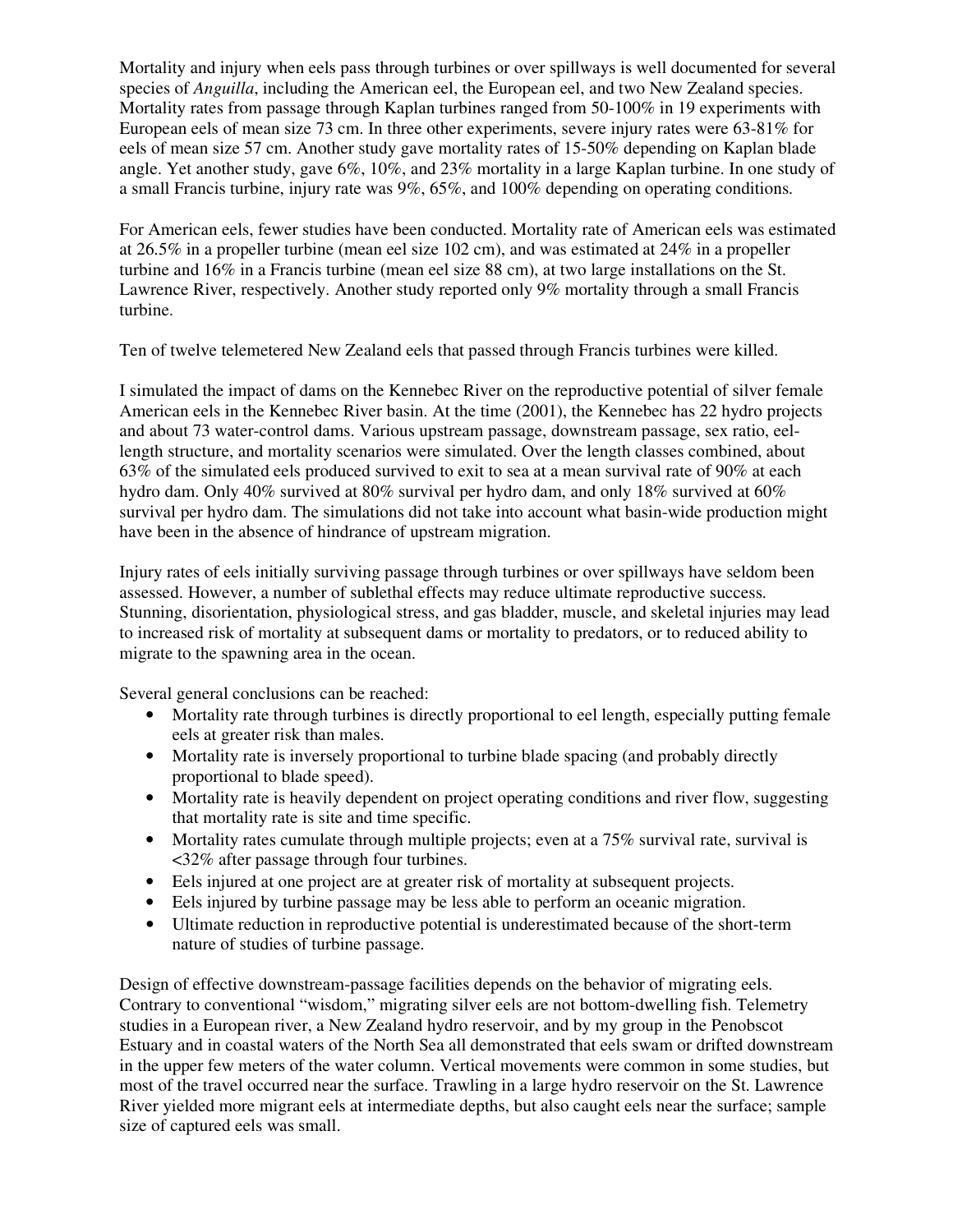When migrating New Zealand eels approached a dam near the surface, they made repeated dives to near bottom and back, apparently searching for downstream routes. In the forebay, already near a dam on the Connecticut River, eels spent most of their time close to the bottom, but they made frequent excursions to the surface.

Most studies of downstream migration reported that movement occurred primarily at night. Nocturnal migration is characteristic in rivers, reservoirs, and forebays. For passage purposes, the assumption of nocturnal migration is reasonable on a probability basis, but there are instances of substantial movement during daytime as well. Daytime migration has been reported in a river, an estuary, and coastal waters.

Seaward migration occurs in the autumn, but the actual timing of the run is quite variable intra- and inter-annually, depending upon meterological/hydrological conditions. Migration in rivers is pulsed, and tends to occur following rain events. Whether the trigger is atmospheric conditions, rainfall itself, or increase in water flow is uncertain. A recent study simulated the effect of inter- and intra-annual variability in timing of migration and of different project operating scenarios on mortality of eels at a hypothetical small hydro project. A turbine mortality rate of 25% was assumed, with the number of eels killed was proportional to the amount of water spilled (0% mortality) or passed through the turbines (25% mortality). Flow was apportioned between generation and spill. Mortality was reduced by about one-third to one-half, depending on spill, by suspending operations during a window typically encompassing dates with 25-75% cumulative passage of eels. Mortality was reduced by about two-thirds by combining that suspension with suspension during rain events outside that window.

For simplicity, I have not provided documentation of the literature upon which I have drawn in writing these comments. However, such documentation could be provided at a later date if necessary.

Sincerely,

James D. McCleave

James D. McCleave Professor

Encl. C.V.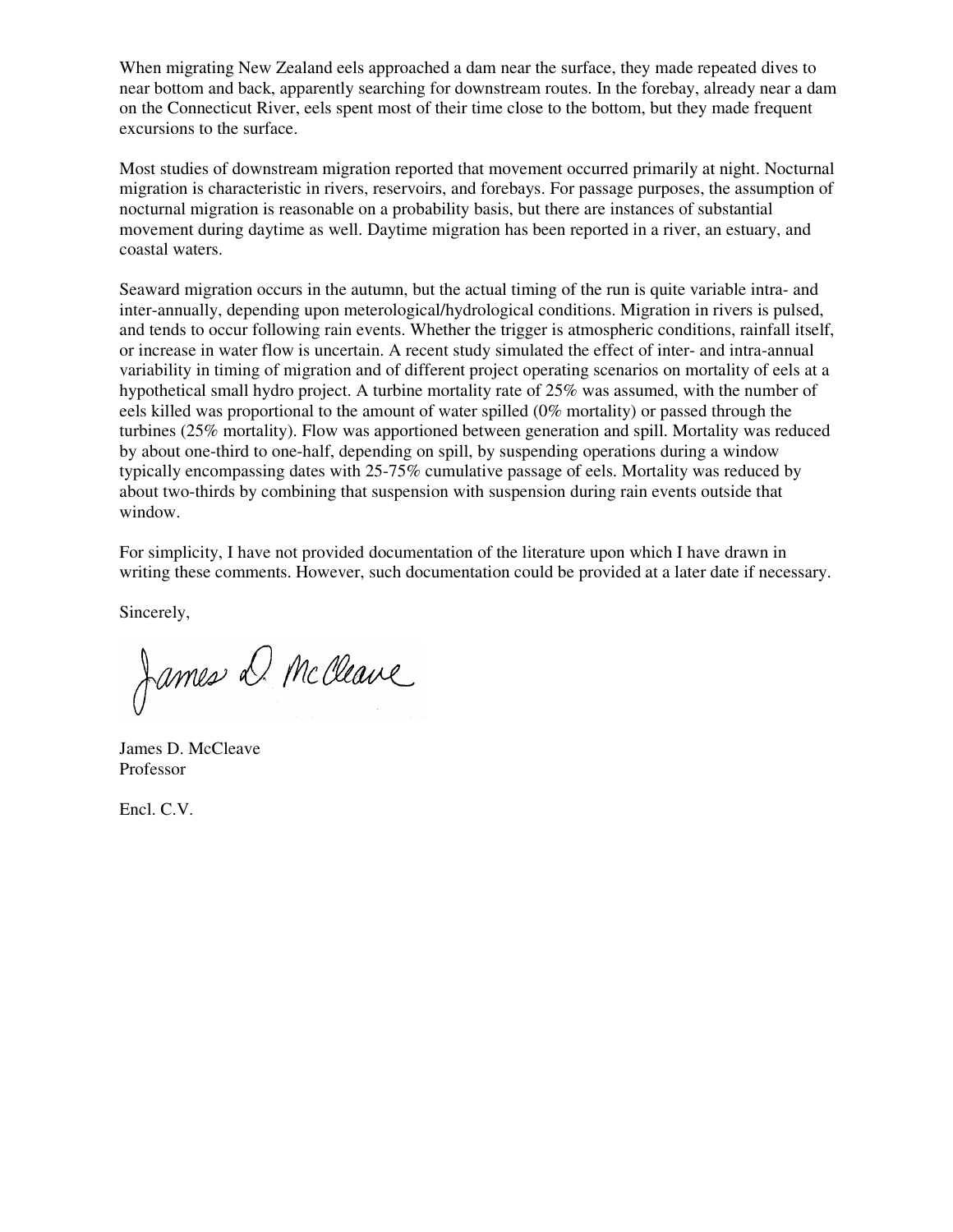# **JAMES D. McCLEAVE**

# School of Marine Sciences University of Maine 5741 Libby Hall Orono, ME 04469-5741 Tel. 207-581-4392, E-mail mccleave@maine.edu

### EDUCATIONAL EXPERIENCE

| A.B.  | Carleton College         | 1961 |
|-------|--------------------------|------|
| M.S.  | Montana State University | 1963 |
| Ph.D. | Montana State University | 1967 |

### PROFESSIONAL EXPERIENCE

| Assistant Director for Research, Maine Sea Grant College           | $2003$ -date |
|--------------------------------------------------------------------|--------------|
| Professor of Marine Sciences, University of Maine                  | 1996-date    |
| Visiting Scientist, National Institute of Water and Atmospheric    | 2001-2002    |
| Research, Christchurch, New Zealand                                |              |
| Associate Director, School of Marine Sciences, University of Maine | 1999-2001    |
| Chair, Department of Oceanography, University of Maine             | 1994-1996    |
| Professor of Oceanography, University of Maine                     | 1990-1996    |
| Cooperating Professor of Biological Sciences, University of Maine  | $1990$ -date |
| Mary Derrickson McCurdy Visiting Scholar,                          | 1992-1993    |
| Duke University Marine Laboratory, North Carolina                  |              |
| Chair, Department of Oceanography, University of Maine             | 1990-1992    |
| Chair, Department of Zoology, University of Maine                  | 1987-1990    |
| Professor of Zoology, University of Maine                          | 1978-1990    |
| Visiting Professor of Biology, McGill University, Montreal         | 1985-1986    |
| Visiting Scientist, Fisheries Laboratory, Ministry of Agriculture, | 1978         |
| Fisheries and Food, Lowestoft, England                             |              |
| Associate Professor of Zoology, University of Maine                | 1972-1978    |
| Assistant Professor of Zoology, University of Maine                | 1968-1972    |
| Assistant Professor of Biology, Western Illinois University        | 1967-1968    |
| <b>DECEA DOU CDUICE EVOEDIENCE</b> (*Ck.of Colombiat)              |              |

## RESEARCH CRUISE EXPERIENCE (\*Chief Scientist)

| R.V. Columbus Iselin. Sargasso Sea.                     | 4 weeks                 | 1989* |
|---------------------------------------------------------|-------------------------|-------|
| Distribution of eels in fronts                          |                         |       |
| O.R.V. Cape Florida. Sargasso Sea.                      | 3 weeks                 | 1985* |
| Distribution of eel leptocephali                        | 2 cruises, 3 weeks each | 1983* |
| R.V. Columbus Iselin. Sargasso Sea.                     | 2 cruises, 3 weeks each | 1984* |
| Distribution of eel leptocephali                        | 3 weeks                 | 1981* |
| R.V. Clione. North Sea.                                 | 2 weeks                 | 1980  |
| Eel tracking                                            | 2 weeks                 | 1979  |
|                                                         | 3 cruises, 2 weeks each | 1978  |
| 6 weeks<br>A.R.A. Islas Orcadas. Scotia Sea, Antarctica |                         | 1976  |
| Benthic fish and invertebrate ecology                   | 7 weeks                 | 1975  |
| R.V. Friedrich Heinke. North Sea, Bay of Biscay         | 4 weeks                 | 1974  |
| Eel tracking, larval fish collection                    |                         |       |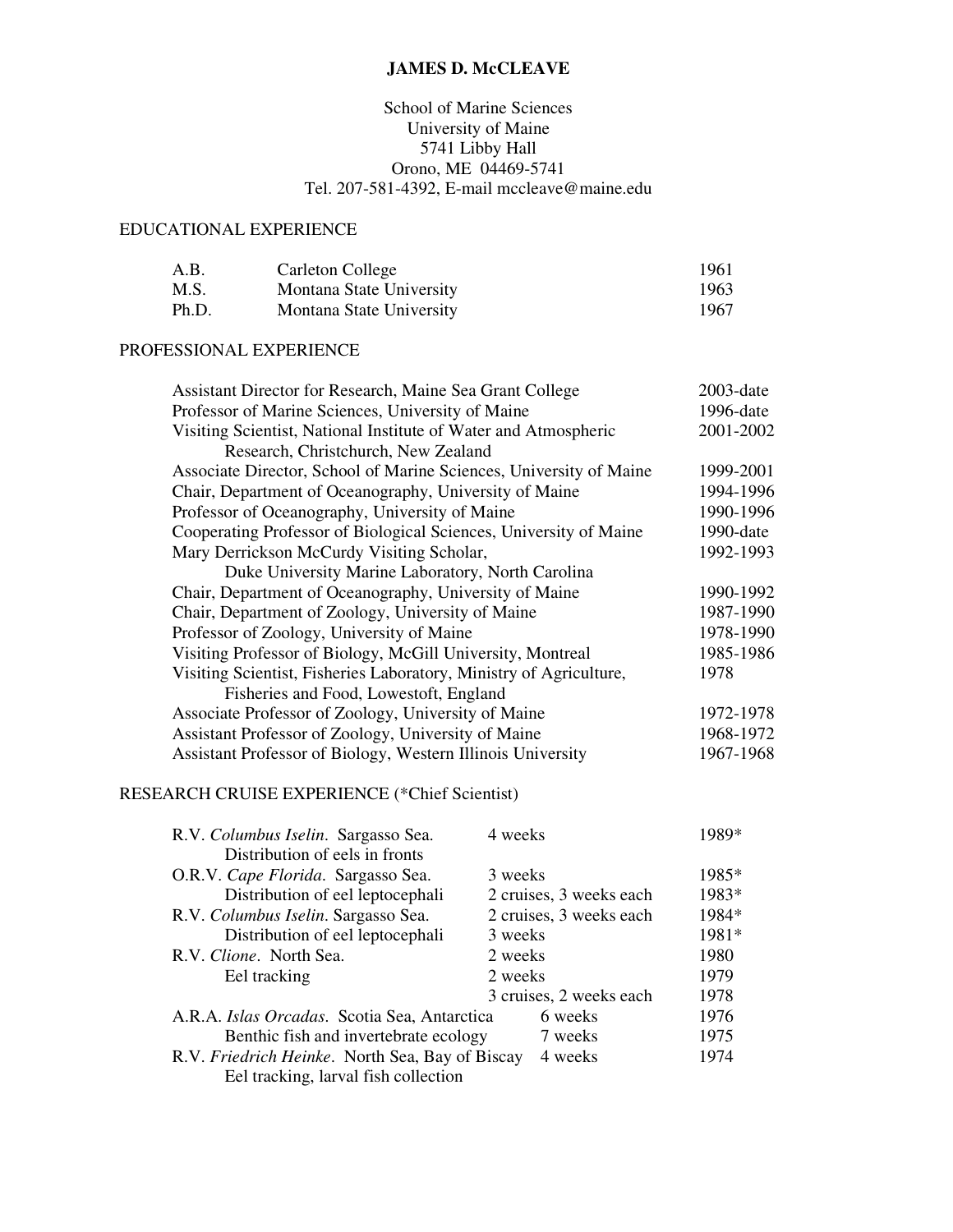#### PROFESSIONAL SOCIETIES

 American Fisheries Society American Society of Ichthyologists and Herpetologists Estuarine Research Federation The Oceanography Society

### PROFESSIONAL ACTIVITIES AND AWARDS

| Member, Working Group on Atlantic Eels, International Council for    | 1990-date |
|----------------------------------------------------------------------|-----------|
| the Exploration of the Sea                                           |           |
| Member, Marine Sciences Task Force, University of Maine              | 1995-1996 |
| Project Director, National Science Foundation, Research Facilities   | 1991-1992 |
| Modernization Grant to Zoology/Oceanography                          |           |
| Associate Editor, Transactions of the American Fisheries Society     | 1985-1987 |
| International Scientific Exchange Award, Natural Sciences and        | 1985-1986 |
| Engineering Research Council of Canada                               |           |
| Member, Board of Directors, Huntsman Marine Science Center           | 1983-1987 |
| Leopold Schepp Foundation, Eppley Foundation for Research            | 1982-1984 |
| Postdoctoral Fellowships                                             | 1985-1986 |
| Chairman of Organizing Committee and Editor, NATO Advanced           | 1981-1983 |
| Research Institute, Mechanisms of Migration in Fishes                |           |
| Member, Anadromous and Catadromous Fish Committee,                   | 1978-1985 |
| International Council for the Exploration of the Sea                 |           |
| University of Maine, Presidential Research Achievement Award         | 1979      |
| Science Faculty Professional Development Award,                      |           |
| <b>National Science Foundation</b>                                   | 1978      |
| Project Director, Research Initiation and Support Grant to Migratory | 1977-1981 |
| Fish Research Institute, National Science Foundation                 |           |

#### PUBLICATIONS AND MANUSCRIPTS

- McCleave, J.D., and D.J. Jellyman. 2004. Male dominance in the longfin eel population of a New Zealand river: probable causes and implications for management. N. A. J. Fish. Manage. 24:490-505.
- McCleave, J.D. 2003. Spawning areas of the Atlantic eels. Pages 141-155. *In* K. Aida, K. Tsukamoto and K. Yamauchi (editors). Eel biology. Springer, Tokyo.
- McCleave, J.D., and D.J. Jellyman. 2002. Discrimination of New Zealand stream waters by glass eels of the shortfin eel (*Anguilla australis*) and the longfin eel (*Anguilla dieffenbachii*). J. Fish Biol. 61:785-800.
- Oliveira, K., and J.D. McCleave. 2002. Sexually different growth histories of the American eel in four rivers in Maine. Trans. Am. Fish. Soc. 131:203-211.
- McCleave, J.D. 2001. Fish: Eels. Pages 800-809. *In* J. Steele and C. McNeil (editors). Encyclopedia of Ocean Sciences. Academic Press, London.
- McCleave, J.D. 2001. Simulation of the impact of dams and fishing weirs on reproductive potential of silver-phase American eels in the Kennebec River basin, Maine, USA. N. A. J. Fish. Manage. 21:577-590.
- Oliveira, K., J.D. McCleave, and G.S. Wippelhauser. 2001. Regional variation and the effect of lake:river area on sex distribution of American eels, *Anguilla rostrata*. J. Fish Biol. 58:943- 952
- Cieri, M.D., and J.D. McCleave. 2001. Validation of daily otolith increments in glass-phase American eels *Anguilla rostrata* (Lesueur) during estuarine residency. J. Exp. Mar. Biol. Ecol. 257:219-227.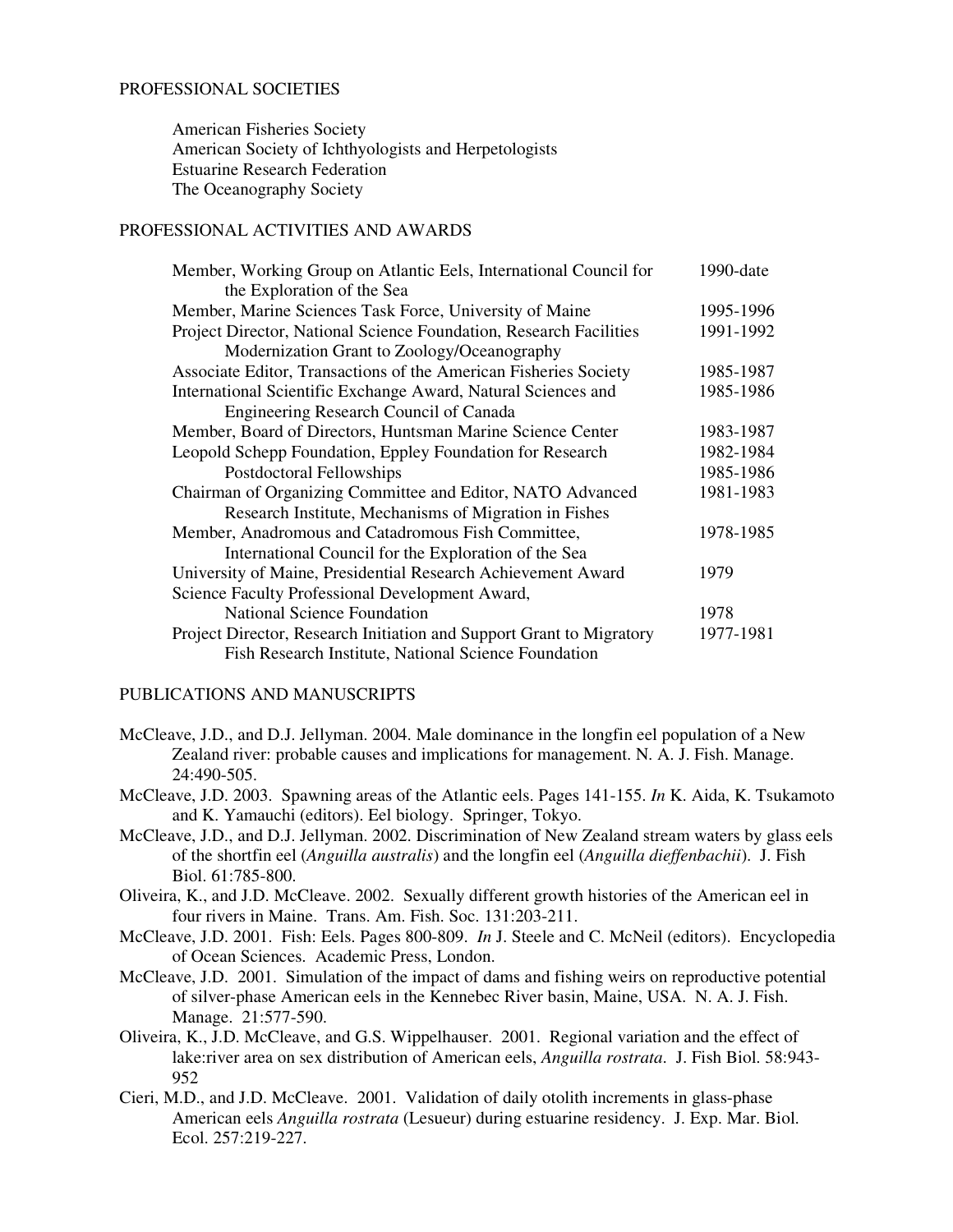- Cieri, M.D., and J.D. McCleave. 2000. Discrepancies between otoliths of larvae and juveniles of the American eel: Is something fishy happening at metamorphosis? J. Fish Biol. 57:1189-1198.
- Oliveira, K., and J.D. McCleave. 2000. Variation in population and life history traits of the American eel, *Anguilla rostrata*, in four rivers in Maine. Env. Biol. Fishes 59:141-151.
- McCleave, J.D., and G.P. Arnold. 1999. Movements of yellow- and silver-phase European eels (*Anguilla anguilla* (L.)) tracked in the western North Sea. ICES J. Mar. Sci. 56:510-536.
- Barbin, G.P., S.J. Parker and J.D. McCleave. 1998. Olfactory clues play a critical role in the estuarine migration of silver-phase American eels. Env. Biol. Fish. 53:283-291.
- McCleave, J.D., P.J. Brickley, K.M. O'Brien, D.A. Kistner-Morris, M.W. Wong, M. Gallagher and S.M. Watson. 1998. Do leptocephali of the European eel swim to reach continental waters? Status of the question. J. Mar. Biol. Ass. U.K. 78:285-306.
- Barbin, G.P., and J.D. McCleave. 1997. Fecundity of the American eel at 45EN in Maine, U.S.A. J. Fish Biol. 51:840-847.
- Parker, S.J., and J.D. McCleave. 1997. Selective tidal stream transport by American eels during homing movements and estuarine migration. J. Mar. Biol. Ass. U.K. 77:871-889.
- Wippelhauser, G.S., M.J. Miller and J.D. McCleave. 1996. Evidence of spawning and the larval distribution of snipe eels (Family Nemichthyidae) in the Sargasso Sea. Bull. Mar. Sci. 59: 298-309.
- Miller, M.J., and J.D. McCleave. 1994. Species assemblages of leptocephali in the Subtropical Convergence Zone of the Sargasso Sea. J. Mar. Res. 52: 743-772.
- McCleave, J.D., and M.J. Miller. 1994. Spawning of *Conger oceanicus* and *Conger triporiceps* (Congridae) in the Sargasso Sea and subsequent distribution of leptocephali. Env. Biol. Fish. 39: 339-355.
- McCleave, J.D. 1993. Physical and behavioural controls on the oceanic distribution and migration of leptocephali. J. Fish Biol. 43(supplement A): 243-273.
- Kleckner, R.C., and J.D. McCleave. 1988. The northern limit of spawning by Atlantic eels (*Anguilla* spp.) in the Sargasso Sea in relation to thermal fronts and surface water masses. J. Mar. Res. 46: 647-667.
- Wippelhauser, G.S. and J.D. McCleave. 1988. Rhythmic activity of migrating juvenile American eels (*Anguilla rostrata* LeSueur). J. Mar. Biol. Assoc. U.K. 68:81-91.
- Wippelhauser, G.S. and J.D. McCleave. 1987. Precision of behavior of migrating juvenile American eels *(Anguilla rostrata*) utilizing selective tidal stream transport. J. Cons. int. Explor. Mer. 44: 80-89.
- McCleave, J.D., J.J.M. Bedaux, P.G. Doucet, J.C. Jager, J.Th.L. Jong, W.J. van der Steen and B. Voorzanger. 1987. Statistical methods for analysis of plankton and nekton distribution, with applications to selective tidal stream transport of juvenile American eels (*Anguilla rostrata*). J. Cons. int. Explor. Mer. 44: 90-103.
- Castonguay, L.D. and J.D. McCleave. 1987. Distribution of leptocephali of the oceanic species *Derichthys serpentinus* and *Nessorhamphus ingolfianus* (Family Derichthyidae) in the western Sargasso Sea in relation to physical oceanography. Bull. Mar. Sci. 41:807-821.
- McCleave, J.D. and R.C. Kleckner. 1987. Distribution of leptocephali of the catadromous *Anguilla* species in the western Sargasso Sea in relation to water circulation and migration. Bull. Mar. Sci. 41:789-806.
- McCleave, J.D. 1987. Migration of *Anguilla* in the ocean: Signposts for adults! Signposts for leptocephali? p. 102-117 *In* W.F. Hernnkind and A.B. Thistle (editors). Signposts-in-the-Sea. Proceedings of a multidisciplinary workshop on marine animal orientation and migration. Florida State Univ., Tallahassee.
- McCleave, J.D., R.C. Kleckner and M. Castonguay. 1987. Reproductive sympatry of American and European eels and implications for migration and taxonomy. Am. Fish. Soc. Symp. 1: 286- 297.
- McCleave, J.D., and G.S. Wippelhauser. 1987. Behavioral aspects of selective tidal stream transport in juvenile American eels (*Anguilla rostrata*). Am. Fish. Soc. Symp. 1: 138-150.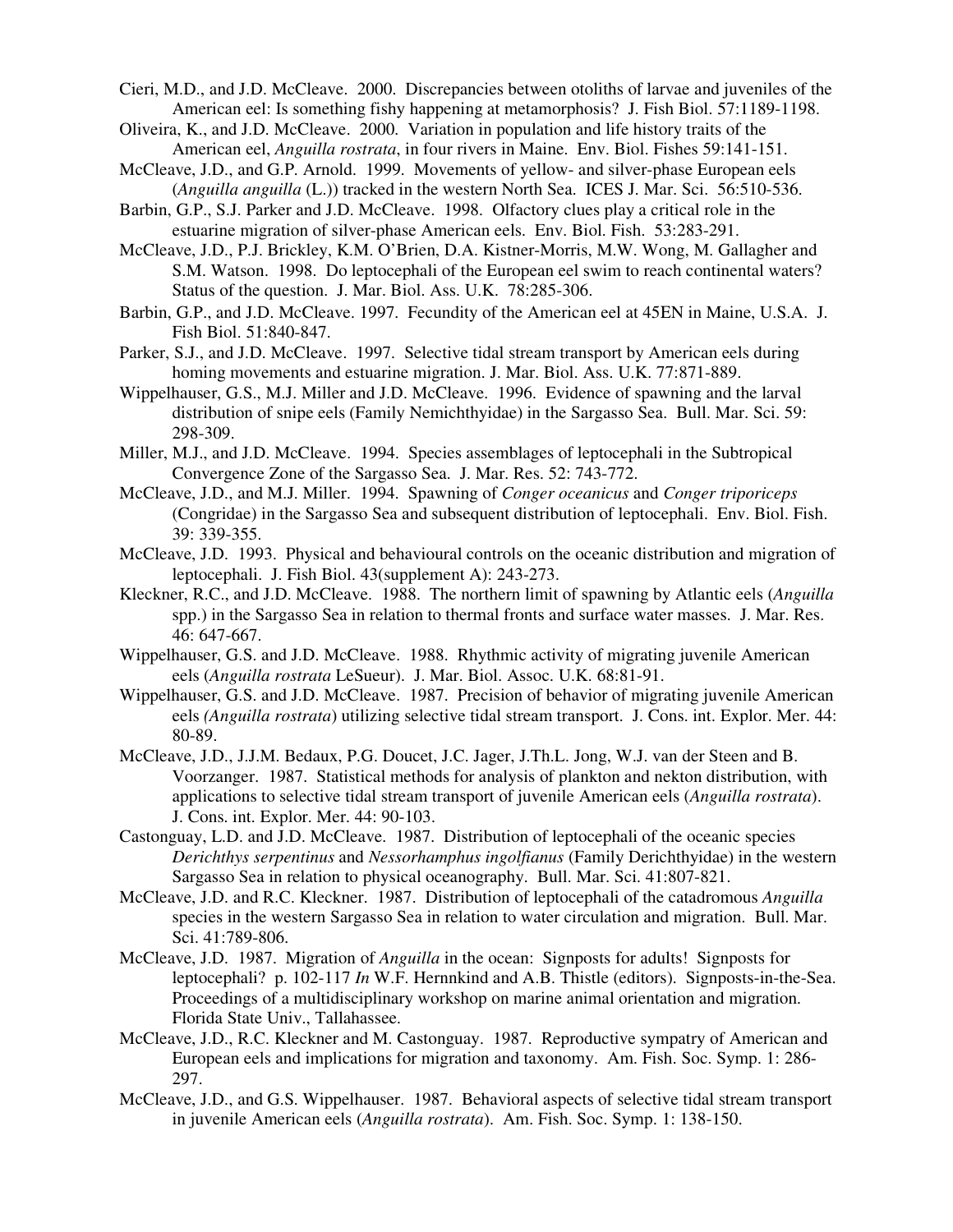- Castonguay, M. and J.D. McCleave. 1987. Vertical distribution, diel and ontogenetic vertical migration and net avoidance of leptocephali of *Anguilla* and other common species in the Sargasso Sea. J. Plankton Res. 9: 195-214.
- McCleave, J.D., and R.C. Kleckner. 1985. Oceanic migrations of Atlantic eels (*Anguilla* spp.): Adults and their offspring. Contr. Mar. Sci. 27: 316-337.
- Sheldon, M.R., and J.D. McCleave. 1985. Abundance of glass eels of the American eel, *Anguilla rostrata*, in mid-channel and near shore during estuarine migration. Naturaliste can. (Rev. Ecol. Syst.) 112: 425-430.
- McCleave, J.D. 1985. Migratory mechanisms in larval and adult American and European eels (*Anguilla rostrata* and *A. anguilla*). Nat. Geogr. Soc. Res. Rep. 18: 517-528.
- Kleckner, R.C., G.S. Wippelhauser and J.D. McCleave. 1985. List of Atlantic *Anguilla* leptocephali: American material. Dana 4: 99-128.
- Wippelhauser, G.S., J.D. McCleave, and R.C. Kleckner. 1985. *Anguilla rostrata* leptocephali in the Sargasso Sea during February and March 1981. Dana 4: 93-98.
- Kleckner, R.C., and J.D. McCleave. 1985. Spatial and temporal distribution of American eel larvae in relation to North Atlantic Ocean current systems. Dana 4: 67-92.
- McCleave, J.D., F.R. Harden Jones, W.C. Leggett, and T.G. Northcote. 1984. Fish migration studies: Future directions. p. 545-554 *In* J.D. McCleave et al. (editors). Migration in Fishes. Plenum, N.Y.
- McCleave, J.D., G.P. Arnold, J.J. Dodson and W.H. Neill (editors). 1984. Mechanisms of Migration in Fishes. Plenum, N.Y. 574 p.
- Power, J.H., and J.D. McCleave. 1983. Simulation of the North Atlantic Ocean drift of *Anguilla* leptocephali. Fish. Bull. 81: 483-500.
- Kleckner, R.C., J.D. McCleave and G.S. Wippelhauser. 1983. Spawning of American eel, *Anguilla rostrata*, relative to thermal fronts in the Sargasso Sea. Env. Biol. Fishes 9: 289-293.
- Kleckner, R.C., and J.D. McCleave. 1982. Entry of migrating American eel leptocephali into the Gulf Stream system. Helgolander Meeresunters. 35: 329-339.
- McCleave, J.D., and R.C. Kleckner. 1982. Selective tidal stream transport in the estuarine migration of glass eels of the American eel (*Anguilla rostrata*). J. Cons. int. Explor. Mer 40: 262-271.
- McCleave, J.D. 1980. Swimming performance of European eel (*Anguilla anguilla* (L.)) elvers. J. Fish Biol. 16: 445-452.
- Power, J.H., and J.D. McCleave. 1980. Riverine movements of hatchery reared Atlantic salmon (*Salmo salar*) upon return as adults. Env. Biol. Fishes 5: 3-13.
- McCleave, J.D. 1978. Telemetric techniques for studying fish behaviour in the field. Fish. Manage. 9: 114-115.
- Waxman, H.M., and J.D. McCleave. 1978. Auto-shaping in the archer fish (*Toxotes chatareus*). Behav. Biol. 22: 541-544.
- LaBar, G.W., J.D. McCleave, and S.M. Fried. 1978. Seaward migration of hatchery-reared Atlantic salmon, *Salmo salar*, smolts in the Penobscot River estuary: open-water movements. J. Cons. int. Explor. Mer 38: 257-269.
- McCleave, J.D., J.H. Power, and S.A. Rommel, Jr. 1978. Use of radio telemetry for studying upriver migration of adult Atlantic salmon (*Salmo salar*). J. Fish Biol. 12: 549-558.
- McCleave, J.D., and J.H. Power. 1978. Influence of weak electric and magnetic fields on turning behavior in elvers of the American eel *Anguilla rostrata*. Mar. Biol. 46: 29-34.
- McCleave, J.D. 1978. Rhythmic aspects of estuarine migration of hatchery reared Atlantic salmon (*Salmo salar*) smolts. J. Fish Biol. 12: 559-570.
- Fried, S.M., J.D. McCleave, and G.W. LaBar. 1978. Seaward migration of hatchery-reared Atlantic salmon, *Salmo salar*, smolts in the Penobscot River estuary: riverine movements. J. Fish. Res. Board Can. 35: 76-87.
- Dearborn, J.H., H.H. DeWitt, J.D. McCleave, T.E. Targett, and E.F. Lowe. 1978. Benthic fishes and echinoderms in the Scotia Arc region. Antarctic J. 13:137-139.
- McCleave, J.D., J.H. Dearborn, and H.H. DeWitt. 1977. Ecology of benthic fishes and echinoderms along the Scotia Arc and Antarctic Peninsula. Antarctic J. 12: 19-20.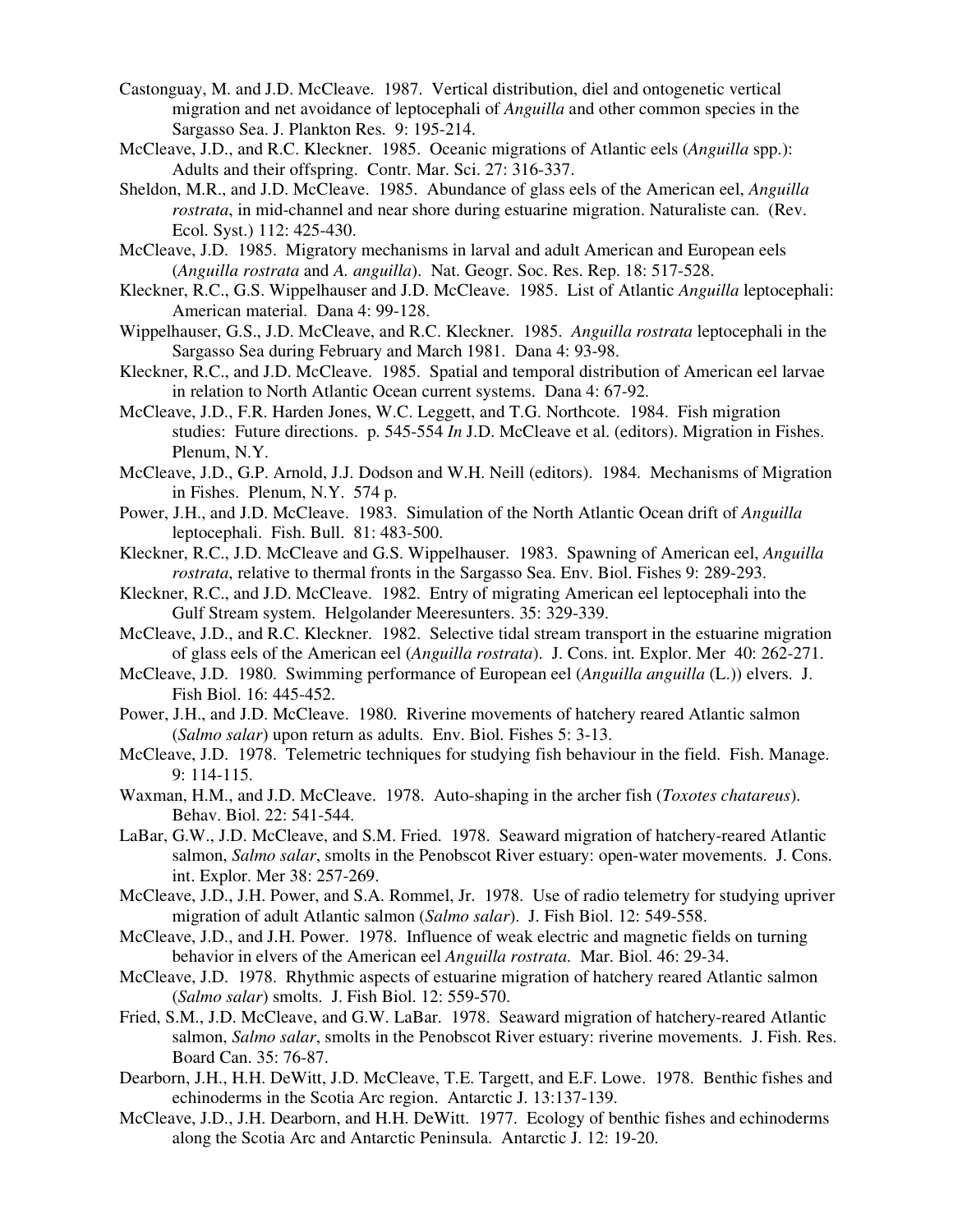- Facey, D.E., J.D. McCleave, and G.E. Doyon. 1977. Responses of Atlantic salmon parr to output of pulsed ultrasonic transmitters. Trans. Am. Fish. Soc. 106: 489-496.
- McCleave, J.D., G.W. LaBar, and F.W. Kircheis. 1977. Within-season homing movements of displaced mature Sunapee trout (*Salvelinus alpinus*) in Floods Pond, Maine. Trans. Am. Fish. Soc. 106: 156-162.
- McCleave, J.D., S.M. Fried, and A.K. Towt. 1977. Daily movements of shortnose sturgeon, *Acipenser brevirostrum*, in a Maine estuary. Copeia 1977: 149-157.
- McCleave, J.D. 1976. (Book review of) Sinha, V.R.P. and J.W. Jones. The European Freshwater Eel. Trans. Am. Fish. Soc. 105: 570-571.
- DeWitt, H.H., and J.D. McCleave. 1976. Ecological studies on fishes and echinoderms during ARA *Islas Orcadas* cruise 8. Antarctic J. 11: 182-184.
- DeWitt, H.H., J.D. McCleave, and J.H. Dearborn. 1976. Ecological studies of fishes and echinoderms during ARA *Islas Orcadas* cruise 5. Antarctic J. 11: 49-53.
- Fried, S.M., J.D. McCleave, and K.A. Stred. 1976. Buoyancy compensation by Atlantic salmon (*Salmo salar*) smolts tagged internally with dummy ultrasonic telemetry transmitters. J. Fish. Res. Board Can. 33: 1377-1380.
- Richardson, N.E., J.D. McCleave, and E.H. Albert. 1976. Effects of extremely low frequency electric and magnetic fields on locomotor activity of Atlantic salmon parr. Environ. Pollut. 10: 65-76.
- McCleave, J.D., and K.A. Stred. 1975. Effect of dummy telemetry transmitters on stamina of Atlantic salmon (*Salmo salar*) smolts. J. Fish. Res. Board Can. 32: 559-563.
- Zimmerman, M.A., and J.D. McCleave. 1975. Orientation of elvers of American eels (*Anguilla rostrata*) in weak magnetic and electric fields. Helgolander wiss. Meersunters. 27: 175-189.
- McCleave, J.D., and S.M. Fried. 1975. Nighttime use by fishes of a tidal cove in Montsweag Bay near Wiscassett, Maine. Trans. Am. Fish. Soc. 104: 30-34.
- Varanelli, C.C., and J.D. McCleave. 1974. Locomotor activity of Atlantic salmon parr (*Salmo salar* L.) in various light conditions and in weak magnetic fields. Anim. Behav. 22: 178-186.
- Targett, T.E., and J.D. McCleave. 1974. Summer abundance of fishes in a Maine tidal cove with special reference to temperature. Trans. Am. Fish. Soc. 103: 325-330.
- Richardson, N.E., and J.D. McCleave. 1974. Locomotor activity patterns of juvenile Atlantic salmon in various light conditions. Biol. Bull. 147: 422-432.
- McCleave, J.D., K. Stred, and E. Albert. 1974. Effect of reinforcement schedule and unconditioned stimulus on classical cardiac conditioning in American eels (*Anguilla rostrata*). J. Fish. Res. Board Can. 31: 1254-1258.
- McCleave, J.D., and S.M. Fried. 1974. Three unusual shortnose sturgeons (*Acipenser brevirostrum*) from Montsweag Bay, Maine. Can. Field Nat. 88: 359-360.
- Fried, S.M., and J.D. McCleave. 1973. Occurrence of the shortnose sturgeon (*Acipenser brevirostrum*), an endangered species, in Montsweag Bay, Maine. J. Fish. Res. Board Can. 30: 563-564.
- Rommel, S.A., Jr., and J.D. McCleave. 1973. Prediction of oceanic electric fields in relation to fish migration. J. Cons. int. Explor. Mer 35: 27-31.
- Rommel, S.A., Jr., and J.D. McCleave. 1973. Sensitivity of American eels (*Anguilla rostrata*) and Atlantic salmon (*Salmo salar*) to weak electric and magnetic fields. J. Fish. Res. Board Can. 30: 657-663.
- Recksiek, C.W., and J.D. McCleave. 1973. Distribution of pelagic fishes in the Sheepscot River Back River Estuary, Wiscasset, Maine. Trans. Am. Fish. Soc. 102: 541-551.
- McCleave, J.D., and G.W. LaBar. 1972. Further ultrasonic tracking and tagging studies of homing cutthroat trout (*Salmo clarki*) in Yellowstone Lake. Trans. Am. Fish. Soc. 101: 44-54.
- Rommel, S.A., Jr., and J.D. McCleave. 1972. Oceanic electric fields: Perception by American eels? Science 176: 1233-1235.
- Rommel, S.A., Jr., and J.D. McCleave. 1971. An electromagnetic system for studying the responses of aquatic organisms to weak electric and magnetic fields. IEEE Trans. Bio-med. Eng. 18: 421-424.